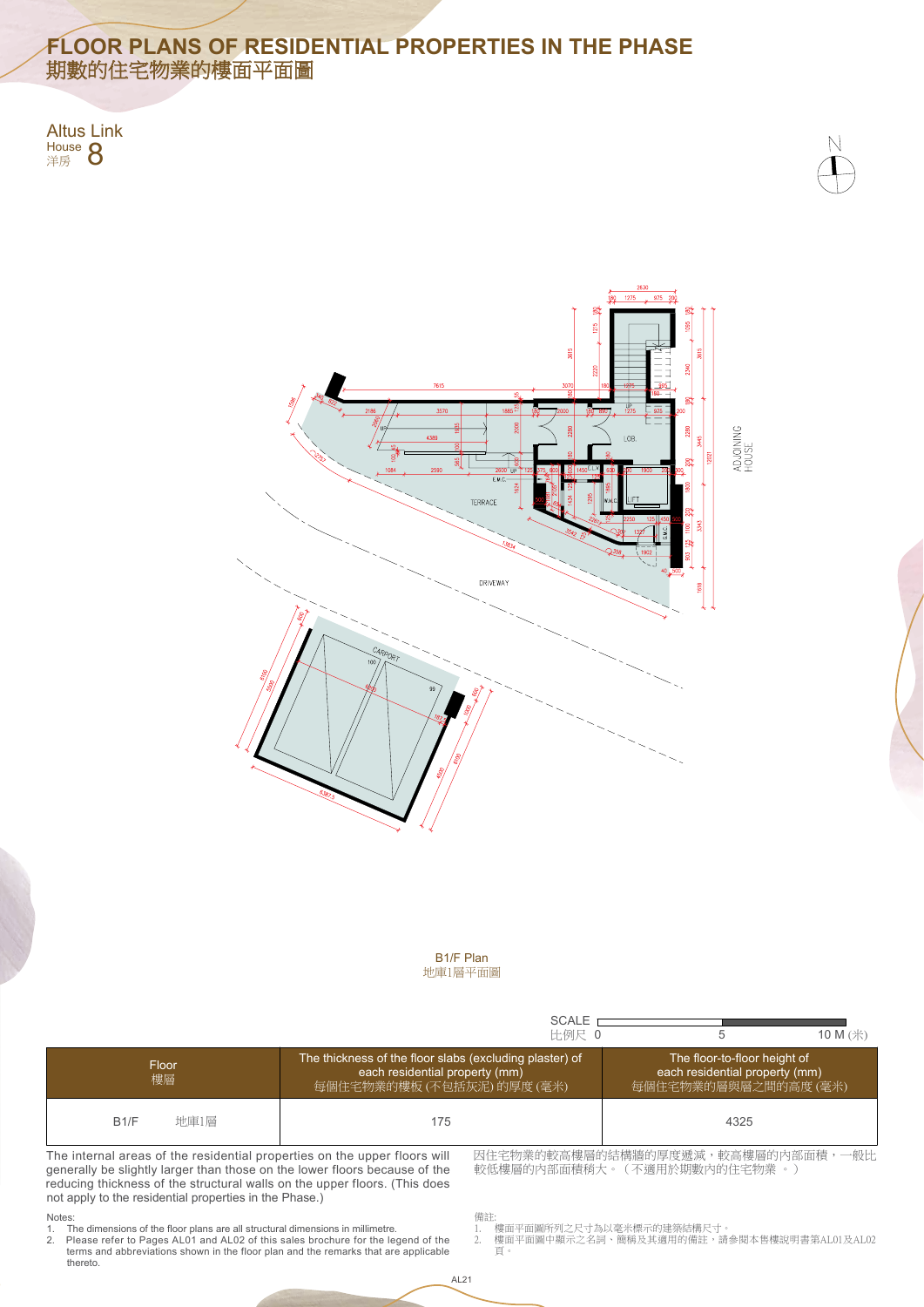#### Notes:

## **FLOOR PLANS OF RESIDENTIAL PROPERTIES IN THE PHASE** 期數的住宅物業的樓面平面圖

- 1. The dimensions of the floor plans are all structural dimensions in millimetre.
- thereto. terms and abbreviations shown in the floor plan and the remarks that are applicable

The internal areas of the residential properties on the upper floors will generally be slightly larger than those on the lower floors because of the reducing thickness of the structural walls on the upper floors. (This does not apply to the residential properties in the Phase.)

|             | SCALE <sub>1</sub><br>比例尺 0                                                                                             | 10 M (米)                                                                               |  |
|-------------|-------------------------------------------------------------------------------------------------------------------------|----------------------------------------------------------------------------------------|--|
| Floor<br>樓層 | The thickness of the floor slabs (excluding plaster) of<br>each residential property (mm)<br>每個住宅物業的樓板 (不包括灰泥) 的厚度 (毫米) | The floor-to-floor height of<br>each residential property (mm)<br>每個住宅物業的層與層之間的高度 (毫米) |  |
| 地下<br>G/F   | 175, 275                                                                                                                | 4100, 4200, 4450, 4550                                                                 |  |
| 榑<br>1/F    | 150, 175, 275                                                                                                           | 3300, 3400, 3500                                                                       |  |

備註:

- 1. 樓面平面圖所列之尺寸為以毫米標示的建築結構尺寸。
- 2. Please refer to Pages AL01 and AL02 of this sales brochure for the legend of the 2. 樓面平面圖中顯示之名詞丶簡稱及其適用的備註,請參閱本售樓說明書第AL01及AL02 2. 樓面平面圖中顯示之名詞、簡稱及其適用的備註,請參閱本售樓說明書第AL01及AL02 頁。

較低樓層的內部面積稍大。(不適用於期數內的住宅物業 。)



AL22

因住宅物業的較高樓層的結構牆的厚度遞減,較高樓層的內部面積,一般比